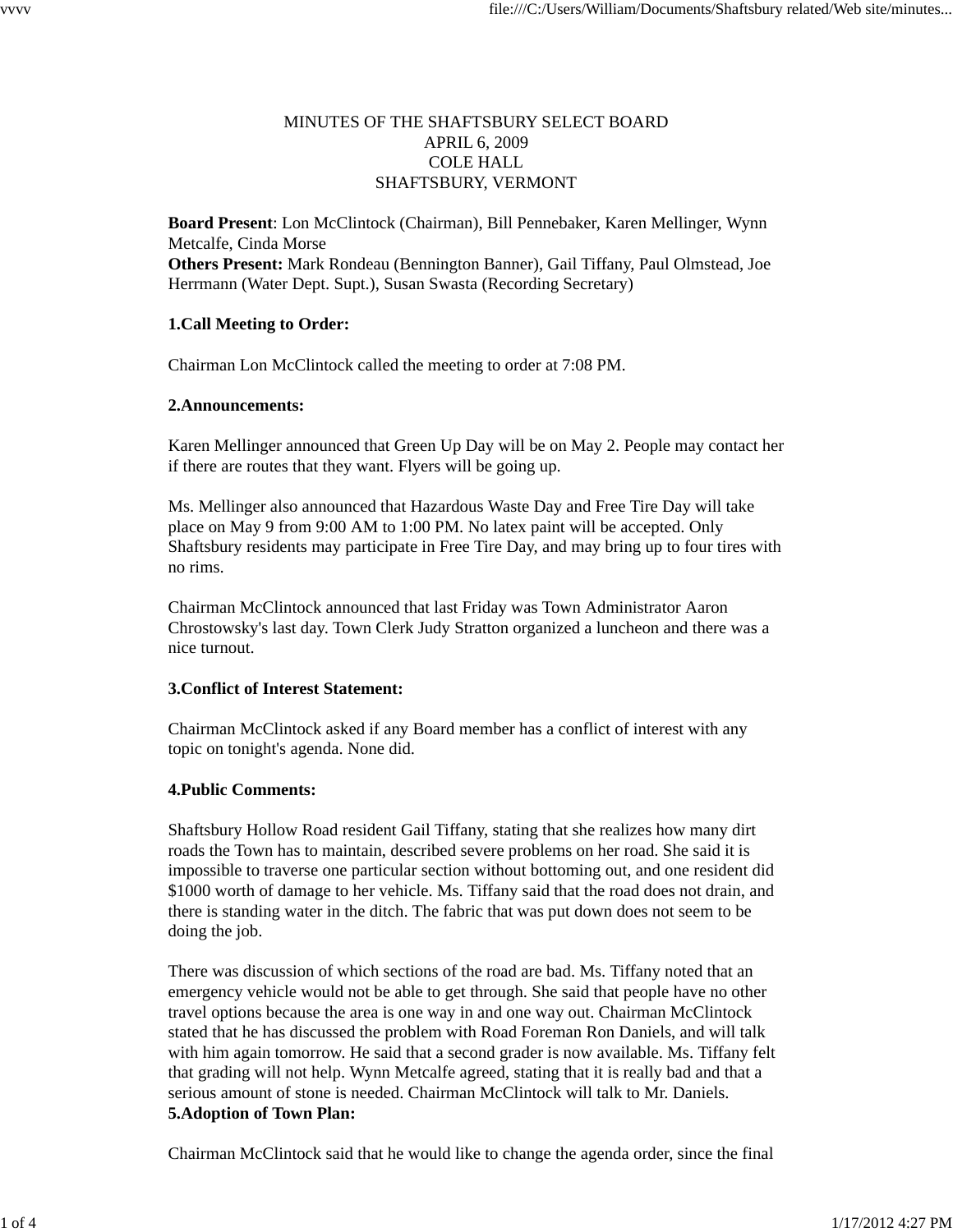Town Plan will not be ready until next week and cannot be adopted tonight. He would like to take up budget status and cash flow projection next. All agreed.

## **6.Budget Status Report & Cash Flow Projection.:**

Treasurer Henri Billow came to the table. She went over estimated cash flow figures extending to June 30, 2009. When projected expenses are subtracted from projected revenues, there is an estimated \$11,282 to the good. There was discussion of money due the General Fund from other funds, totaling \$36,761. Ms. Morse would like to see a breakdown of this total. She noted that \$4,000 due from Howard Park funds will not be paid. Ms. Mellinger said that money from water and sidewalk grants should come in. She also noted that Hazardous Waste revenues should be \$3,000, not \$2,000. Chairman McClintock discussed state highway funds that should be received by the Town. He asked Ms. Billow for another cash flow projection for the first Board meeting in May. Ms. Morse will work with Ms. Billow on this.

# **7.Transition Plan & Temporary Job Description:**

Chairman McClintock distributed a transition plan. He asked the Board how they would like to proceed, and all agreed that they should hire a temporary interim person to help with town administrator tasks. Chairman McClintock said that he would like the job description to be task-oriented, and that perhaps they can define tasks tonight. They may want to have an Executive Session to discuss specific people Board members have in mind. Ms. Morse went to make copies of the job description she had written, so that they could add specific tasks to it.

Board members discussed tasks to be covered. It was agreed that Ms. Stratton will get the mail, Ms. Billow will handle payroll, retirement plan, and petty cash, and that Ms. Stratton and Ms. Billow together will handle incoming revenue. Chairman McClintock will develop and distribute Board meeting agendas. Ms. Stratton will handle sale of transfer station access stickers. Mr. Pennebaker will take care of quarterly solid waste reports to the state, oil collection, transfer station facility maintenance, and groundwater monitoring. Mr. Pennebaker and Ms. Mellinger will supervise the transfer station attendant. Ms. Mellinger said she will check on Howard Park maintenance. The Recreation Committee will handle park field usage. Chairman McClintock will go through the mail daily.

Chairman McClintock suggested that the Board hold operational meetings on second and fourth Mondays at 6:00 PM, in order to stay on top of town administrator tasks. It was agreed to hold one-hour meetings. Chairman McClintock will handle newspaper notices.

Board members looked at the job description Ms. Morse had prepared. It was agreed that filing will be important. Ms. Morse said they might want to add a few more things and recirculate it tomorrow morning. Chairman McClintock said he would still like to talk about individuals in Executive Session. He asked how they will deal with purchase orders. Ms. Morse said they should make one person responsible for purchase orders.

### **Ms. Mellinger made motion to authorize Chairman McClintock to approve purchase orders up to \$3,000. Mr. Pennebaker seconded. Motion carried 5-0-0.**

## **8.Public Opportunity for Comment on Federal Transportation Enhancement Funding for South Shaftsbury Sidewalk Project:**

Chairman McClintock asked for public comments. There were none. Ms. Mellinger said that she now needs to get in touch with the state, who will give the go-ahead on bid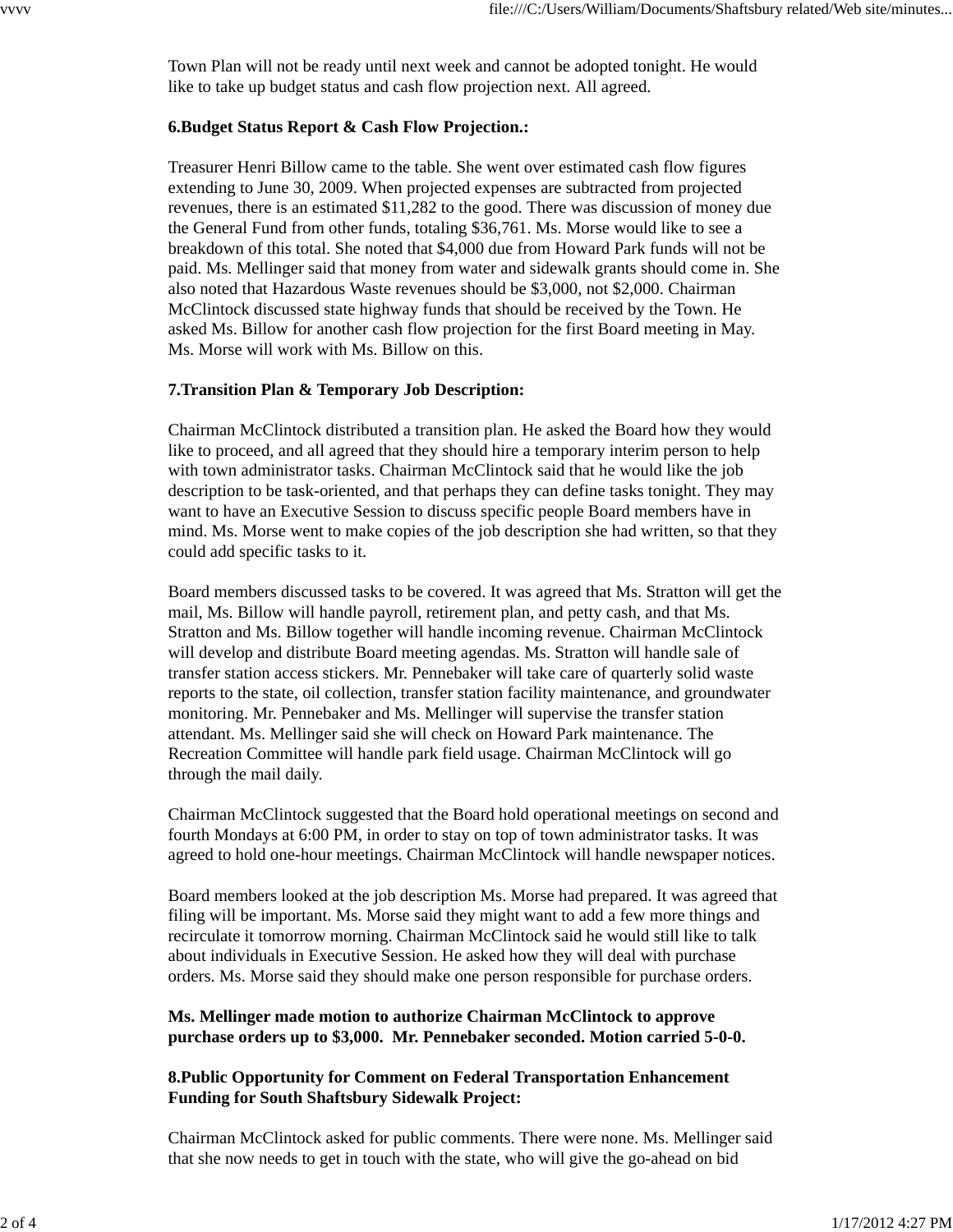advertisement. She will email a potential time line to Board members. Ms. Mellinger said that the Sidewalk Committee will get together soon, and they should hear back about the second grant soon. Chairman McClintock closed the public hearing.

## **9.Adoption of Selectboard Rules and Procedures:**

Chairman McClintock stated that he had circulated a revised draft by email. He suggested one change to 3A concerning newspaper of record. Ms. Mellinger noted that it already reads that way. Chairman McClintock said that he had circulated the wrong draft. He will email the correct version and they can sign it at the next meeting. Ms. Morse brought up the issue of whether Robert's Rules of Order requires changing agenda order by motion rather than by consensus. She wants to make sure they may do things by consensus and not get into problems. Chairman McClintock said changes are OK as long as there is consensus; they fall back on Robert's Rules when there is not consensus.

Ms. Morse suggested that they use Ms. Mellinger's correct copy of rules and procedures, and just change the date on it, rather than wait until next week. Board members agreed.

### **Ms. Morse made motion to adopt Select Board Rues and Procedures as written. Mr. Metcalfe seconded. Motion carried 5-0-0.**

### **10.Federal Stimulus Program and Projects:**

Chairman McClintock reported on presentations made at the Vermont League of Cities and Towns (VLCT) meeting on stimulus projects. All projects must be committed to signed contracts by a specific date. He said that fire house repairs described by Fire Chief Joe Vadakin might qualify and suggested that they contact contractors. Chairman McClintock stated that he is not sure if drinking water projects must be new to qualify; Ms. Mellinger said they do not have to be new. Chairman McClintock said that under the category of energy efficiency, community and school lighting and street lighting might be considered.

He reported that under transportation, only Federally-eligible projects are permitted. VTrans did not allow Shaftsbury to add road projects to their list, however. Chairman McClintock said that Shaftsbury is too well-off to qualify for USDA Rural Development funds. Ms. Mellinger asked about broadband, and Chairman McClintock replied that there is a USDA broadband loan program. He concluded that, since they are at a loss with VTrans, only fire department projects seem likely for funding. He thinks they are not far enough along for energy efficiency projects.

### **11. Open Heating Oil, Propane Gas and Diesel Fuel Bids:**

Chairman McClintock opened bids from Suburban Propane for propane and fuel oil, from West Oil for fuel oil, from Osterman Propane for fuel oil, and from Miles for fuel oil. He will do research on current costs and usage for next week. Ms. Mellinger said she will do an analysis of the different oil contract options.

### **12.Review and Approve Warrants:**

The following warrants were presented for approval:

Payroll Warrant #40:\$ 8,066.97

**Ms. Morse made motion to pay Warrant PR#40. Mr. Pennebaker seconded. Motion carried 5-0-0.**